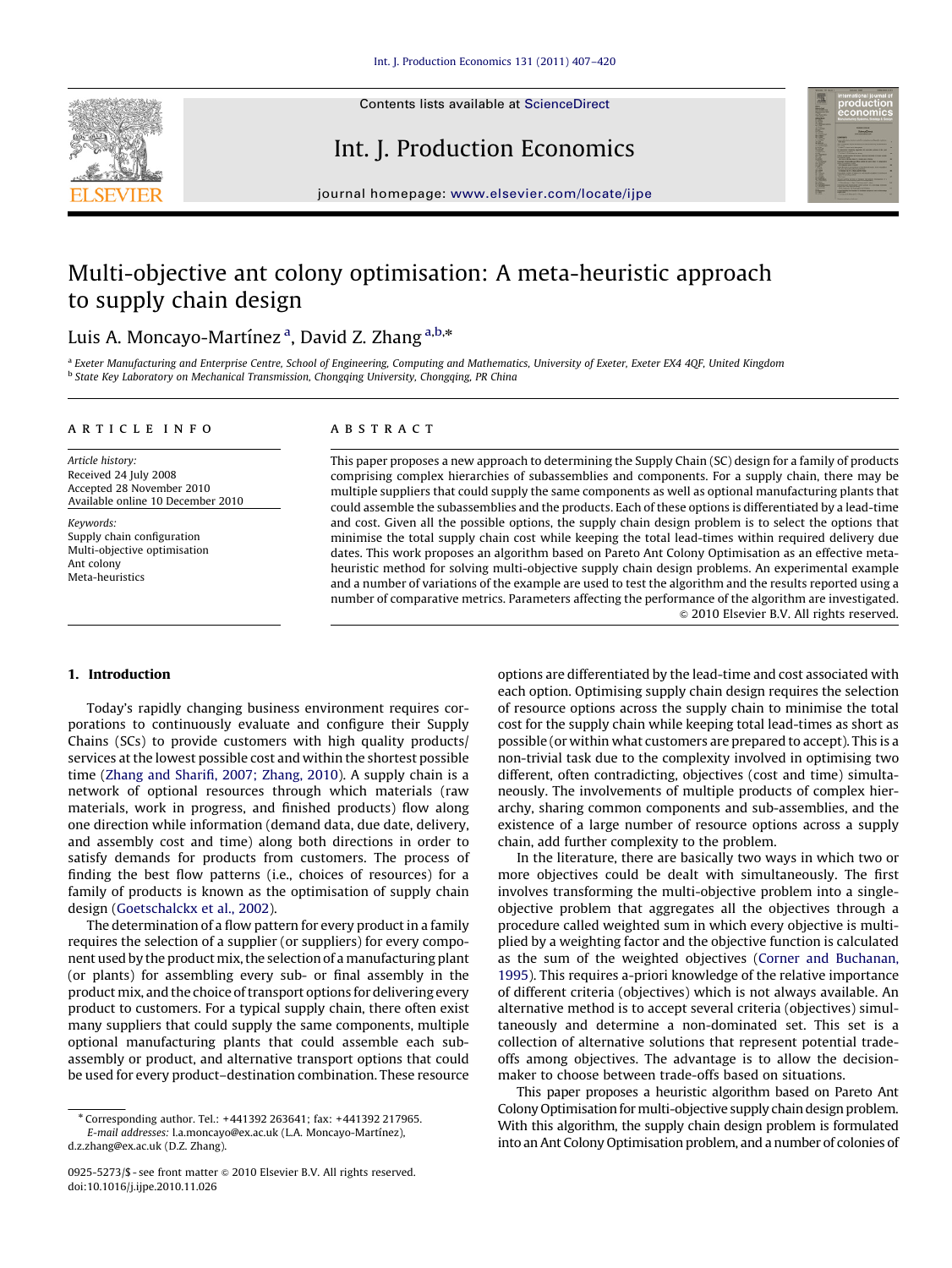ants are used in a sequence to explore the solution space and search for successively better non-dominated set of supply chain designs. An experimental example and a number of variants are used to test the algorithm and illustrate the benefits of utilising multiple pheromone matrices and multiple ant colonies in multi-objective supply chain design problems. This paper is organised as follows. In Section 2, the literature related to the supply chain design problem is reviewed. In Section 3, the theory of Pareto Ant Colony Optimisation (P-ACO) is explained. Section 4 describes the problem representation and solution methodology for finding supply chain designs by P-ACO. In order to test the proposed method an experimental application is introduced and results of tests reported in Section 5. The paper is concluded in Section 6.

#### 2. Literature

Many techniques and approaches have been used to solve problems related to supply chain design. These techniques include mathematical modelling, heuristics, and agent technology.

In mathematical modelling, the problem is represented by a Mixed-Integer Programming (MIP) model. [Graves and Willems \(2005\)](#page--1-0) developed a MIP model where a supply chain is divided into stages each representing an activity or operation (the sourcing of a component, the assembly of a sub-assembly or final product, and the delivery of a product to customers) that could be performed by alternative resource options. Each resource option has a lead-time and cost associated with performing a corresponding operation, and the question considered is to determine which option is the optimum for performing each stage such that the cost of goods sold and inventory held are minimised. The network was considered as a spanning tree and the problem solved by dynamic programming. [Cakravastia et al. \(2002\)](#page--1-0) proposed a two-part model for a three echelon supply chain. The first part is for optional suppliers to schedule the production to find the lead-time and cost for supplying a component to the manufacturer for a given order. The second part is for the manufacturer to select suppliers for the order using a MIP model. Guillén et al. (2005) formulated a supply chain design problem as a multi-objective stochastic MIP model in which uncertainty is represented with demand forecasting. This model is solved by branch and bound techniques. Objectives are to maximise profit over the time horizon, maximise demand satisfaction, and minimise financial risk. The advantage of mathematical approaches is that it is guaranteed that the optimum solution can be found. The disadvantage is that for NP-hard problems like this, with exponential complexity, the amount of computation will increase significantly when problem size increases, in this case, when a large number of stages and players are involved in a supply chain and when products are of a complex nature involving a large number of hierarchies and components.

Another technique used for such problems is the multi-agent technology. [Swaminathan et al. \(1998\)](#page--1-0) suggested to structure a supply chain as a library of structural elements (production and transportation resources) and control elements (flow, inventory, demand, and supply) represented by agents that interact with each other to find the best configuration. [Fox et al. \(2000\)](#page--1-0) proposed an agent building shell that permits agents to exchange messages, negotiate with other agents (peer-to-peer interaction), plan behaviour, and execute the planned activities. The agent building shell is a collection of reusable software components and interfaces that provide support for the development of application dependent agent services. Supply chain design was considered as an application. [Zhang et al. \(2006\)](#page--1-0) proposed an agentbased architecture for supply chain design that has three layers, a static layer that models a supply chain structure as a multi-agent system where each agent represents an optional resource, a dynamic layer where agents bid and negotiate for taking part in an optimal set of supply chain resources for customer orders, and an evaluation layer that exists to evaluate the behaviour and stability of supply chain designs resulting from the dynamic layer. This work formed a key part of a broader concept of dynamically integrated manufacturing systems ([Zhang et al., 2007; Anosike and Zhang, 2009; Goh and Zhang, 2003\)](#page--1-0). [Ahn et al. \(2003\)](#page--1-0) designed a flexible agent system for designing supply chains that can be adapted to changes, such as new product introduction or addition/removal of optional resources. The system consists of three procedures. The first is used to interpret new messages. The second permits exchanging of new conversation policies among agents. The third enables new policies to be used by new resources. Agentbased approaches are distributed problem solving methodologies. Compared to traditional centralised problem solving methodologies such as MIP, agent-based models are adaptive and can easily accommodate dynamic changes in a supply chain (e.g., the addition and removal of resources, capacity limit, and dynamic scheduling of resources) and its operational environment (e.g., changes of exchange rates and transport situation which affect lead-time and cost of resources). The problem is how to coordinate the behaviour of individual agents such that solutions emerging from agent interactions can be optimum or close to optimum. This has been a major challenge for research in recent years [\(Lim et al., 2009; Wang et al., 2002; Zhang](#page--1-0) [and Zhang, 2007](#page--1-0)). [Akanle and Zhang \(2008\),](#page--1-0) for example, proposed a Genetic Algorithm (GA) based coordination algorithm which is able to coordinate agents' interactions to optimise supply chain designs dynamically. The algorithm can also deal with situations where costs of resources performing a particular operation are functions of leadtimes, in which case there are an infinite number of solutions to be evaluated for a supply chain design problem and it is impossible to solve the problem with mathematical approaches.

In recent years, alternative techniques have been used and one of the most widely employed is meta-heuristics. Although such techniques do not guarantee to find the optimum solutions, they provide a useful compromise between the amount of computation time necessary and the quality of the approximated solution space. [Silva](#page--1-0) [et al. \(2005\)](#page--1-0) modelled supply chain as a logistic process that includes order arrival, components request, components arrival, components assignment, and order delivery. The problem is to determine the sequence in which orders should be fulfilled. The resulting scheduling problem is solved using Genetic Algorithms (GA) and Ant Colony Optimisation (ACO). [Altiparmak et al. \(2006\)](#page--1-0) proposed a procedure, based on GA, for designing a four-echelon supply chain (suppliers, plants, warehouses, and customers). It has three objectives to be minimised. The first is the cost that includes the fixed costs of operating and opening plants and warehouses plus the cost of supplying raw materials and delivering products. The second is the total customer demand that can be delivered within the orders' due date. The third is capacity utilisation for plants and warehouses. An approach that combines ACO and multi-agent system is proposed by [Silva et al. \(2004\),](#page--1-0) in which, a supply chain is considered to have three sub-systems: (a) a logistic sub-system that has the task of receiving the orders requested by customers, purchasing different components from external suppliers, and starting the scheduling process, (b) a supplying sub-system that is a network of different suppliers that have to produce a sub-set of components and to find, cooperatively, a solution for the global supplying problem, and (c) a distribution subsystem that is modelled as a vehicle routing problem in which a delivery sequence is built for delivering every order on time. Every sub-system solves its own task by means of ACO. The approach breaks the overall supply chain system down into three sub-systems and attempts to find solutions for each of the subsystems.

Ant Colony Optimisation (ACO), particularly the Pareto Ant Colony Optimisation technique, is a relatively recent meta-heuristic in solving complex discrete optimisation problems. Since the introduction of the Ant System by [Colorni et al. \(1992\),](#page--1-0) [Dorigo](#page--1-0) [\(1992\),](#page--1-0) and [Dorigo et al. \(1996\)](#page--1-0), ACO has been applied to a number of NP-hard combinatorial optimisation problems including the